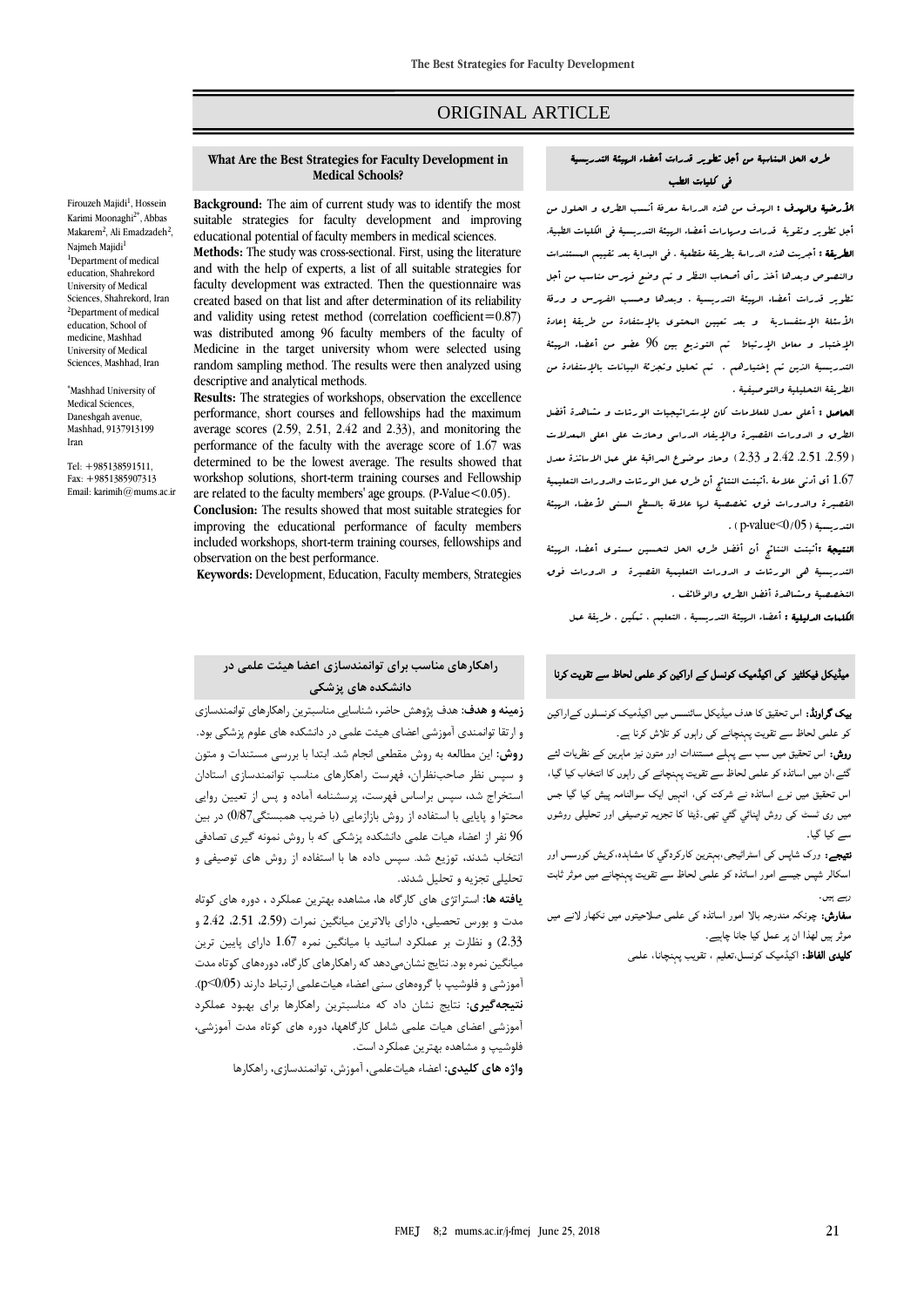#### **INTRODUCTION**

Faculty members are the central component and the linchpin of universities and scientific institutions and are one of the most important parts of the educational system of every country due to the direct effect of their abilities on the quality of higher education (1). Faculty Development is best defined as delegation of power and authority, increasing participation, developing a sense of responsibility and motivation (2). Some consider faculty development in educational situations to be the creation of opportunities for educators for independence, choice, responsibility and participation in decision making. Faculty Development and its factors and strategies especially in education institutions has gained increased attention from experts, researchers and authorities of institutions of higher education (3). Strategies for faculty development include 1) faculty development activities in order to increase the effect of faculty members on all educational levels (bachelor, masters and continuing education) and programs for medical care experts in various situations; 2) A wide range of activities designed to help the faculty members assume various roles; 3) A pre-planned program for preparation of faculty members and institutions for their scientific role and improvement of personal knowledge and skills of members for various educational, research and management situations (4).

The goal of faculty development is to improve their skills based on their organizational position in order to ensure vitality and dynamism of their activities in present and future (5). On the other hand, given the fact that the situation of each university and institution is unique there is no fixed model for faculty development (6) and these programs differ from one university to the other and often contain official and unofficial programs (7). Official programs include workshops, seminars, short-term training programs, fellowships, personal counseling and alternative formats and unofficial programs include peer learning, non-formal education, electronic learning and self-directed learning (5). One needs to consider the situation of each institution and the needs of the faculty members which are influenced by the institution and their role in it while designing and implementing faculty development programs. Hence, states that faculty development often requires coordination between organizational and personal goals (8) and according to Bland et.al faculty development programs and activities are designed in order to improve the commitment and responsibility of faculty members toward their role in the organization and increase their efforts for reaching personal and organizational goals (9).

Effective faculty development programs have two main characteristics: first they have a comprehensive overview of all the factors affecting the success of faculty members and they also pay special attention to the organization of all activities needed for faculty development (8).

A study conducted by Steinert et.al emphasizes that effective and suitable faculty development strategies need to take into account personal and organizational needs and also connect organizational and personal development (10). There are also other factors that are important for creating an effective

faculty development strategy which include a clear and explicit definition of organizational goals, systematic design of strategies and activities in order to reach organizational goals and active participation of the faculty members in the programs (8, 11).Three other factors that affect the effectiveness of faculty development include participation of faculty members in design and implementation of the program, evaluation of faculty member as the first step of the program and creating changes in all of the educational environment and not just the participants (12).

At universities, the quality of educational and research activities is greatly dependent on the dynamism of the faculty (13). Baral believes that effective teaching is the goal of all faculty members and therefore it will be emphasized in their training and educational programs of the institution are based on this concept. In this regard, concepts such as learning – teaching, codification of course objectives, organization of educational resources, different teaching – learning methods and evaluation methods are important (14). In the meantime educators and clinical faculty members have the important and challenging responsibility of transferring the art and science of medicine to their pupils (15) and preparing health and medicine experts for teaching is one of the most important factors for increasing the effectiveness of medical courses and programs (16).

Medical science universities need to plan in such a way that enables their faculty members to expand their skills beyond their specialized area and empowers them to provide their students with the highest possible quality of education. Therefore, faculty development in teaching, scholarship and leadership helps to achieve the goals of institutions of higher education (17).

Design and implementation of faculty development programs and methods as means for improving the skills and abilities of faculty members (such as teaching skills, research abilities and clinical skills) is the basis of improving the performance of faculty members in institutions of higher education (18). Association of American Medical Colleges (AAMC) considers obtaining educational abilities to be part of the validation process (19). In Iran, for the first time in Middle East educational workshops were held by Medical Education department of Shiraz University in year 1973 in order to train educators in all of eastern Mediterranean region (16) and in recent years faculty development programs have gained increased attention (20).

There are few studies dedicated to identification of methods for faculty development in education. Current statistics show that unlike in industrial and business sectors in Iranian Medical science universities and institutions the factors for development of human resources are rarely investigated and it is not possible extent the studies in industry and business to medical education (21). Therefore strategies for faculty development of medical science faculty members are among unknown and challenging subjects. This increases the urgency of determining the best methods and strategies. For example workshops and training seminars are among the most common improvement programs for the faculty members(5); however, the question is that: are these programs suitable for answering the needs of all faculty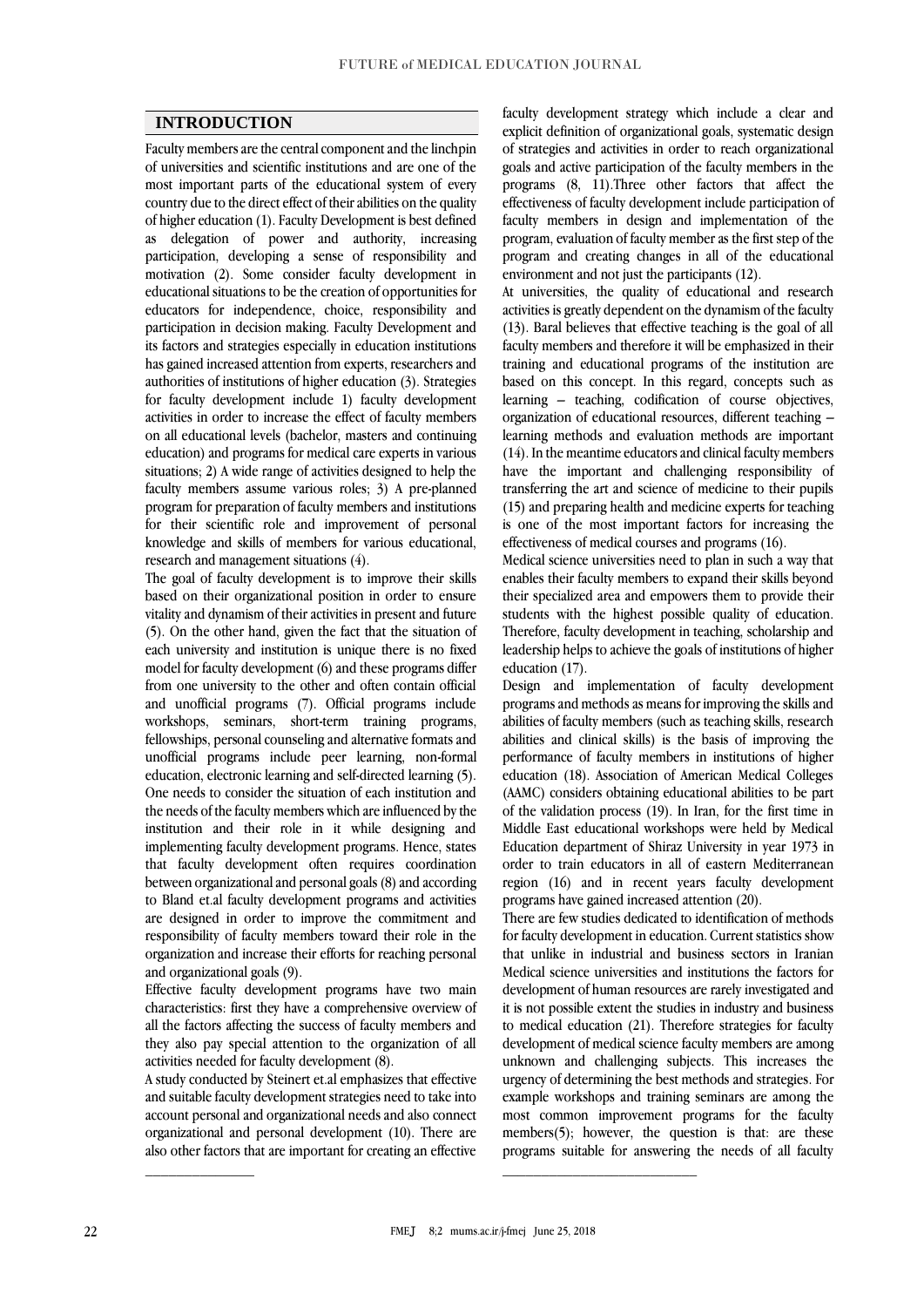members with different academic positions and backgrounds? The above mentioned factors show the necessity of studying methods other than common practices in education in order to meet the needs of all faculty members and provide a suitable solution for the present problems. Given the fact that updated faculty is a vital part of answering the educational needs of every university (3) and regulations of Iranian plan for improving knowledge and faculty development (22) and due to the importance of development of universities and the potential benefits of these programs, this study aims to present suitable strategies for educational faculty development from their point of view.

## **METHODS**

This descriptive – analytical study that was carried out using cross-sectional format and investigated educational strategies for faculty development in department of medicine of Mashhad University of Medical Sciences (MUMS) in year 2012. Also, the relation between personal characteristics of the faculty members and the appropriate of faculty development strategies was investigated. The study population consisted of faculty members of the department of medicine. The study sample was selected using stratified random sampling method among those with natural science and clinical specializations. This study consists of two stages including qualitative (tool preparation) and quantitative stages.

The first question: what are the best strategies for faculty development? Was answered using literature review and focus group discussions. To this end, 21 of the experts, managers, authorities and specialists in faculty development, educational managers and medical education experts with enough experience about the subject of the study were invited to two focus group sessions. The first session consisted of 5 authorities on faculty development in university of medical science and 4 medical education experts while the second session included the manager of center of medical research and education of MUMS, 5 experts on faculty development and from faculty development office and 4 medical education experts. Those among the invited guests who were unable to participate in the focus groups were interviewed separately. The proceedings of the focus groups and interviews were recorded and transcribed and later reviewed and categorized. Both the focus group discussions and interviews were continued until new strategies were suggested. After the focus groups, the results were categorized and all proposed strategies were determined. Then the list of all strategies was presented to the participants for confirmation. In this list each participant was asked to select the most suitable strategy and after reviewing all the opinions, the strategies for educational faculty development in MUMS were determined. Afterwards, these results were used to create a questionnaire using rated scale. At the beginning of the questionnaire, the participating faculty members were asked about personal information such as department (natural science or clinical sciences), type of employment, academic rank, work experience, age, gender and the last academic degree. In the second part of the questionnaire a list of 18 faculty development strategies

obtained from focus groups was presented with each strategy having three possible rankings of suitable, somewhat suitable and unsuitable and the participating faculty members were asked to rank each strategy.

Validity of the questionnaire was confirmed by 10 experts in faculty development. Retest method was used to determine the reliability of the questionnaire. The correlation between these two data sets was determined to be 0.87% which confirms the reliability of the questionnaire. The questionnaires were distributed among the study sample after confirmation regarding the validity and reliability. To this end, first the university's deputy of research contacted the heads of departments in Faculty of medicine and introduced the researcher and research goals. Then researcher distributed the questionnaires among all faulty members of the faculty of medicine which include 475 total members as of year 2012 (89 natural science and 386 clinical medicine faculty members).

To determine the sample size, the accuracy of the study was 10% and the test power was 90%,  $p=0/5$ . The sample size was determined to be 80 but due to the possibility of loss in sampling, 96 faculty members from both natural sciences and clinical medicines. Afterwards, the questionnaires were collected and the information was coded and then analyzed using SPSS16 software. In order to determine the most suitable strategy, scores of 3, 2 and 1 were given to the options of suitable, somewhat suitable and unsuitable respectively. Then the average score of each strategy was calculated and the four strategies with the highest averages were selected as the most suitable. The descriptive and analytical statistics were used for data analysis. In order to compare the average scores of faculty development strategies based on the personal characteristics of the faculty members, Mann-Whitney test was used for dual-mode qualitative parameters. Chi-square test was also used in order to compare the ratios of two groups. All statistical tests were carried out in the significance level of  $\alpha$  < 0.05.

## **RESULTS**

87 of the 96 distributed questionnaires among faculty members of Mashhad University of Medical Science were returned (return rate of 90.6%). Among 87 investigated faculty members 17 (19.5%) specialized in natural sciences and 70 (80.5%) in clinical medicine; 51 (58.6%) were assistant professors, 35 (40.2%) had PhD, 29 of them (33.3%) were female and the rest were male. Also 37 of the participants (42.5%) had full time employment and 56 (64.4%) had more than 5 years of work experience. The highest frequency among age groups belonged to ages between 29 and 39 years old (32 participants, 36.8%). Based on these results and Chi-square test there was a significant different in academic rank ( $P = 0.0001$ ) and last academic degree ( $P = 0.0001$ ) of natural science and clinical medicine faculty members. Also according to Chi-square test there was no significant difference between gender ( $P = 0.12$ ), age (P  $= 0.62$ ), employment type (P = 0.31) and work experience  $(P = 0.27)$  of natural science and clinical medicine faculty members.

Figure 1 shows that workshops with an average score of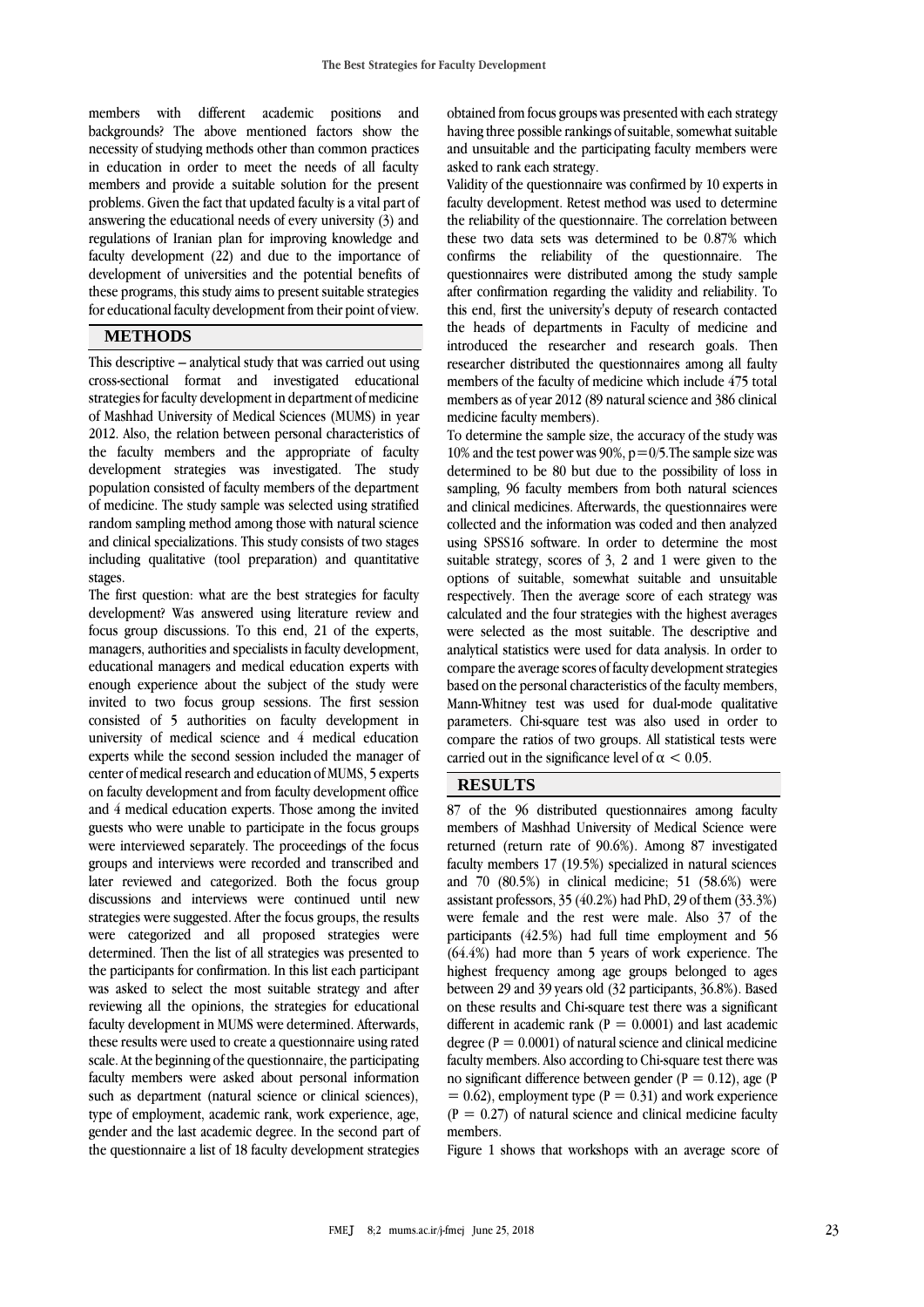

 $2.59\pm0.058$ , determination of the best performance with the average score of  $2.51 \pm 0.056$ , short-term training courses with the average score of  $2.42 \pm 0.69$  and fellowships with the average score of  $2.33 \pm 0.8$  had the highest and monitoring the performance of the faculty with the average score of  $1.67 \pm 0.75$  had the lowest score among the strategies.

In order to determine the best faculty development strategy from the faculty's point of view based on their personal characteristics, Mann-Whitney test was used to compare the average scores of strategies selected by natural sciences and clinical medicine faculty members, faculty members with less and more than 5 years of work experience, female and male faculty members and to compare the average scores for different academic ranks, educational degrees, employment type and age groups.

The results show that there is a meaningful relation between the average scores for workshops, short-term training courses and fellowships with the age of the faculty members  $(P < 0.05)$  and older faculty members consider these strategies to be more suitable. There is no significant relation between the strategy of determination of the best performance and participant's age (P-Value > 0.05) and there is also no significant relation between other faculty development strategies and personal characteristics of the faculty members  $(P > 0.05)$  (table1).

## **DISCUSSION**

The goal of the current study was to determine the best strategies for educational faculty development. The results showed that workshops, determination of the best performance, short term training courses and fellowships are the most effective and monitoring the performance of the faculty is the least effective strategy from the faculty members' point of view. Among the presented strategies workshops had the highest average. World Health Organization (WHO) also suggests that medical science educators need to be familiar with the basis of science in order to improve their teaching abilities and that holding workshops is probably the best strategy for improving teaching abilities of medical staff  $(17)$ .

In a study conducted at Kermanshah University of Medical Sciences and in order to determine the viewpoint of faculty members about Educational indicators, about one third of faculty members considered teaching methodology workshops to be unsuitable for their needs but agreed with holding workshops before starting to work, during teaching and in an ongoing manner (23).

A workshop has a significant effect in changing the attitude toward accepting the basics of education planning and student-oriented methods (24). Therefore, workshops are not only used for presenting new information but can also be designed and implemented in such a way that encourages a positive attitude about medical education (25).

The results showed that determination of the best performance (optimal role models) has the highest average after workshops. Many studies emphasis the importance of the role models and determination of the best performance and while this method is useful for creating desirable attitudes and skills in the students, it can be equally useful for faculty development. Faculty members can actively search for suitable role models and learn from then and authorities need to maximize these learning opportunities (26).

In a study by Abdollahi which investigated the factors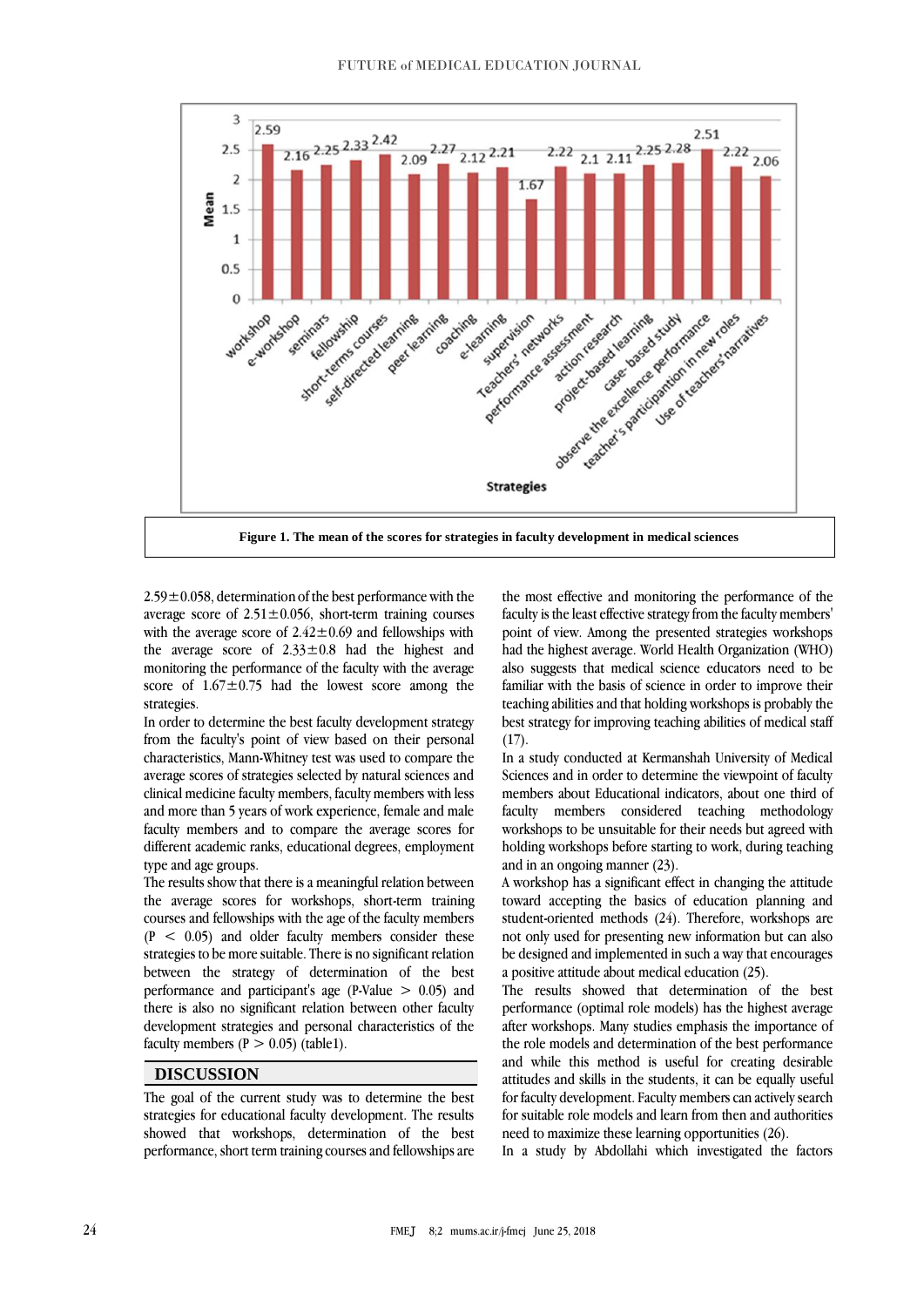| Table 1. The best strategies for faculty development in view of medical faculties according to age categories of<br>samples |                                        |                                  |                                 |                   |         |
|-----------------------------------------------------------------------------------------------------------------------------|----------------------------------------|----------------------------------|---------------------------------|-------------------|---------|
| <b>Strategy</b>                                                                                                             | <b>Categories of</b><br>age            | Percent<br>(of faculties)        | <b>Number</b><br>(of faculties) | <b>Chi-Square</b> | p-value |
| Workshop                                                                                                                    | 29-39<br>$40 - 50$<br>$51-60$<br>61-71 | 65%<br>40.7%<br>78.9%<br>6/5%    | 21<br>11<br>15<br>8             | 13.06             | 0.01    |
| Short term courses                                                                                                          | 29-39<br>$40 - 50$<br>$51-60$<br>61-71 | 41.9%<br>51.9%<br>77.8%<br>66.7% | 13<br>14<br>18<br>9             | 8.90              | 0.01    |
| Fellowship                                                                                                                  | 29-39<br>$40 - 50$<br>$51-60$<br>61-71 | 62.5%<br>29.6%<br>55.6%<br>88.9% | 20<br>8<br>10<br>8              | 15.98             | 0.01    |
| Observation the best performance                                                                                            | 29-39<br>$40 - 50$<br>$51-60$<br>61-71 | 56.3%<br>63%<br>42.1%<br>44.4%   | 18<br>17<br>8<br>$\overline{4}$ | 5.78              | 0.39    |
|                                                                                                                             |                                        |                                  |                                 | $df=6$            |         |

affecting psychological empowering of faculty members according to the faculty members of Tarbiat Moalem University, divided these factors to four categories of participatory management, performance based rewards, job enrichment and benchmarking of desirable performances and showed that there is no relation between benchmarking of desirable performances and faculty development (13). Benchmarking is a multidimensional concept whose ethical and educational dimensions include observational learning, learning in training and feedbacks which can be useful in understanding benchmarking and strategies for determination of suitable role models (27).

According to the results workshops, short-term training courses, fellowships and determination of the best performance have the highest averages. The goal of shortterm training courses is strengthening of previous skills and teaching of new abilities and at least half of the course time must be spent on practical aspects (28).

Hatami in a showed that in-service training can improve work knowledge, create changes in behaviors and attitudes, improve precision in work and the quality of education provided by faculty members (29).

Steinert's review article showed that the participants in short-term training courses are satisfied with the results and recommend these courses to their peers. (30). In Hakimi's study also the results show that short-term courses were unsuitable according to the faculty members and employees and that these courses failed to create a desirable improvement in knowledge and information (31).

Fellowship courses are conducted in part-time and full-time forms. Although these courses mostly cover teaching skills, other roles of the faculty such as research, management activities and clinical activities of the faculty members are also covered in these courses. In part-time fellowship courses, faculty members spend less time (few weeks - few months every year) for official training in an institution and then undertake the necessary projects in their own

institution. These courses cover both practical and theoretical skills (32).The results of the study by Cirel (2006) shows that all participants in fellowship courses acknowledge that fellowships had positive effects on their abilities for public speeches, use of multimedia equipments and use of new teaching strategies and also improved their ability in creating multiply choice questions and their understanding regarding various evaluation and feedback methods. This study also shows that fellowships are a suitable method for faculty improvement which is in line with the results of the current study (33).

Performance monitoring is one of the ways for improving the employees in an organization and one of the organization's most important processes. Monitoring is one of the main management processes which is used as a way to ensure that everyone in the organization conduct their duties to the best of their abilities and for improving the competence of the employees (34). A study by Panuonen in Finland showed that 12 months after implementation of clinical monitoring program, major changes occurred in meeting the patients' needs, nursing activates and registration of nursing activities and more than 50% of the participating nurses showed improvement in implementation of nursing standards (35). In another study by Salehi et.al which investigated the viewpoints of 165 faculty members of Shahid Beheshti University of Medical Science, Isfahan University of Medical Science and Hamadan University of Medical Science about administrative and clinical monitoring, monitoring the performance of faculty members was considered to be the least suitable supervision method .Among the components of administrative supervisions currently in place in universities, faculty members only considered self-reports and teaching method workshops to be completely or somewhat useful in improving teaching – learning process which annual evaluation of the educators by department of education and unannounced monitoring sessions were considered useless or somewhat useless (36) which is similar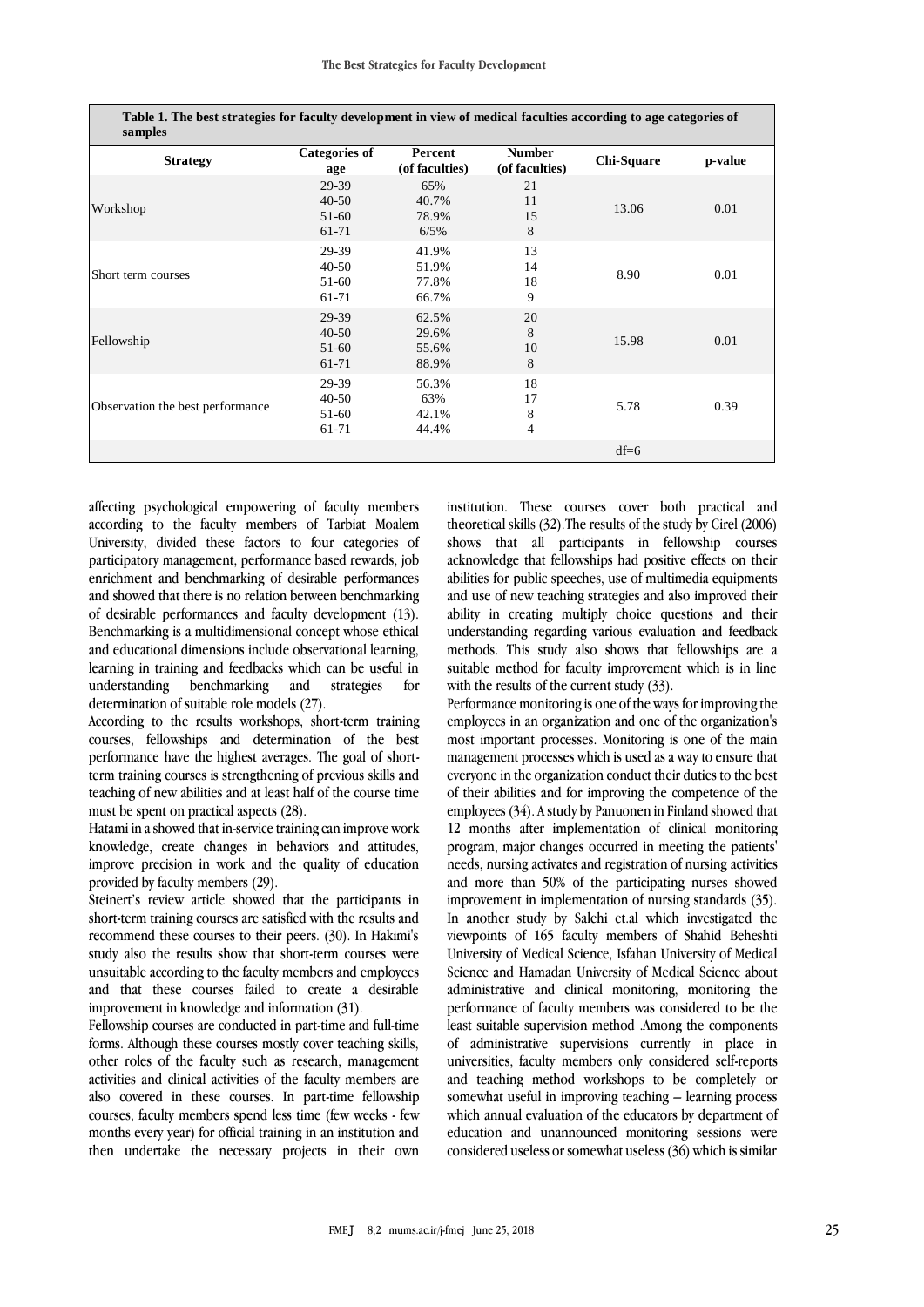to the results obtained in this study.

The results of this study showed no significant relation between personal characteristics of faculty members (gender, education, academic rank and specialized field) and the average scores of various faculty development strategies and only age of the faculty members significantly affected the average score for workshops, fellowships and short-term training programs. Also Sabaghian's study showed that there is a significant different between age, field of study (medical and non-medical), academic degree, and academic rank and number of repeated participations in the workshops in two universities and showed that those in the age group of 54-59 consider these workshops to be more effective compared to other age groups. Also faculty members with Masters' degree and educator rank considered these workshops to be more effective compared to those with higher education and academic ranks (37). The fact that workshops can create motivation for performance of one's duties, increase work skills and facilitate earning points and organizational promotion for the faculty members can be the reason behind the fact that these workshops are better received by those with lower ranks and educations.

In Mousavi's study which was conducted in Shiraz in 2001, the attitude of participants in faculty development of various genders, educations and from various fields was investigated. The results showed that there is a meaningful difference between the average scores of male and female participants in Principles of Educational Planning workshop with female participants having higher average scores while other scores showed no significant difference (16). The reason behind the different results compared to the results of this study might be the fact that only certain workshops were investigated in a long time period.

Finally it is worth mentioning that conducting boarder studies with larger sample sizes can help to improve the current results. One of the strengths of this study is the qualitative part which consists of determination of suitable strategies by medical education experts and creation of research tool which given the numerous possible strategies for faculty development helped create new ideas and identify effective strategies for presentation to faculty members.

The results of this study showed that according to faculty members, workshops, fellowships, short-term training courses and determination of the best performance are the best strategies for faculty development. On the other hand, young faculty members with less than 5 years of work experience were less supportive of workshops, determination of best performance, peer learning and evaluation of performance by students compared to other faculty members. These results can be used for planning and policy making regarding faculty development. Also educational managers and authorities can improve the quality of faculty development programs and consequently the quality of education system by participating faculty members in planning, implementation and evaluation of faculty development programs.

### **ACKNOWLEDGMENTS**

The authors wish to thank the vice chancellor on research in Mashhad University of Medical Sciences who supported this study and also thank all participants and excellent cooperation of Mashhad Faculty of Medicine for their great help in conducting this research.

**Financial support:** This paper is the result of an approved master thesis with code (A-498), funded by MUMS vice presidency for research purposes.

**Conflict of interest:** No conflict of interest was involved in this study.

#### **REFERENCES**

1. Avizhgan M, Karam Alian H, Zandi B, Ashourioun V, Changiz T. Prioritization of Educational Needs of Faculty Members in Medical School of Isfahan University of Medical Sciences. Iranian Journal of Medical Education. 2010; 10(5): 735-747. [In Persian]<br>2. Abdollahi

B. Psychological empowerment of employees: dimensions and validation based on structural equation model. Quarterly journal of research and planning in higher education 2005; 11(1): 37- 63. [In Persian].<br>3. Rahimi E.

3. Rahimi E, Dehghani A, Baharlou R. Faculty members' viewpoints on their empowering factors and developing a structured questionnaire. Iranian journal of medical education 2013; 13(1): 29-38. [In Persian].<br>4. Stei

Steinert Y. Faculty development- A brief introduction. Amee Conference 2008, Prague, CZECH Republic: Amee; 2008.

5. Steinert Y. Faculty development: From workshops to communities of practice. Med Teach 2010; 32: 425-8.

6. McLean M, Cilliers F, Van Wyk JM. Faculty development: yesterday, today and tomorrow. Med Teach 2008; 30(6): 555-84.<br>7. Hitchcock MA, Hekelman F Hitchcock MA, Hekelman FP, Monteiro M, Snyder CW. Acquiring professional academic skills. Fam Med 1997; 29(4): 266-9.

8. Ahmady S, Changiz T, Masiello I, Gaffney FA, Brommels M. Faculty development in medical education: a<br>comperhensive approach Dissertation comperhensive approach. Karolinska Institute, 2009.

9. Bland CJ, Seaquist E, Pacala JT, Center B, Finstad D. One school strategy to assess and Improve the vitalityof Its faculty. Acad Med 2002; 76: 368.

10. Steinert Y, Mann Karen V. Faculty development: Principles and practices. Med Educ 2006; 33: 317-24.

11. Skeff KM, Stratos GA, Mygdal W, DeWitt TA, Manfred L, Quirk M, et al. Faculty development. A resource for clinical teachers. J Gen Intern Med 1997; 12(2): S56- 63.

12. Hitchcock MA, Stritter FT, Bland C.<br>Faculty development in the health Faculty development in the health<br>professions: conclusions and conclusions recommendations. Med Teach 1992; 14(4): 295-309.

13. Abdolahi B, Heidari S. Factors associated with the empowerment of faculty members. Quarterly journal of research and planning in higher education 2009; 2(1): 112- 35. [In Persian].

14. Stern DT, Williams BC, Gill A, Gruppen LD ,Wolliscroft JO, Grum CM. Is there a relationship between attending physicians' and resident's teaching skills and students' examination scores? Acad Med 2000; 75: 1144-6.

15. Skeff KM, Stratos GA, Mygdal W,